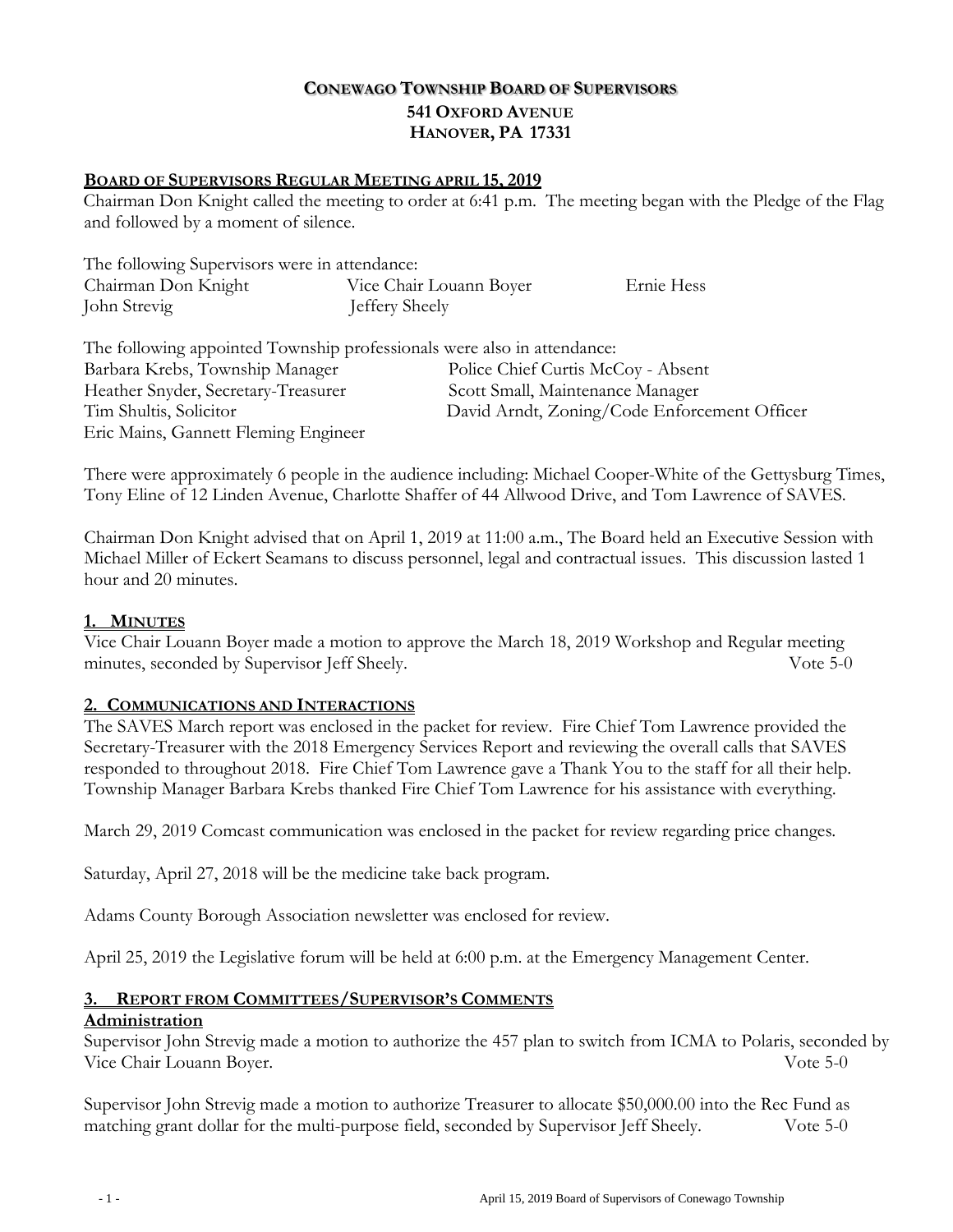Supervisor John Strevig made a motion to authorize \$425,476.00 from the 2018 fund balance of \$454,827.00 to be expended in 2019, seconded by Supervisor Ernie Hess. Vote 5-0

## **Public Safety**

Nothing new to discuss.

# **Recreation**

Vice Chair Louann Boyer made a motion to authorize McSherrystown Borough request to use Cheetah Field for the T-ball program, seconded by Supervisor John Strevig. Vote 5-0

Vice Chair Louann Boyer made a motion to authorize switching the DCNR grant to Greenways, Trails and Recreation grant, seconded by Supervisor John Strevig. Vote 5-0

Supervisor John Strevig made a motion to approve Resolution 2019-K (CFA) Commonwealth Financing Authority grant, seconded by Supervisor Jeff Sheely. Vote 5-0 **Agricultural Preservation**

Nothing New to Report.

# **Roads**

Bid opening for the 2019 street surfacing project was held 4/9/19 at 9:30 a.m.

Supervisor Jeff Sheely made a motion to authorize the Township Engineer to issue the Notice of Intent to Award for the 2019 Street Surfacing project to Conewago Enterprises, in the amount of \$312,807.00 for Oxford Avenue, N. Blettner Ave., Bear Circle, N. Third Street and Basilica Drive, seconded by Vice Chair Louann Boyer. Vote 5-0

Vice Chair Louann Boyer made a motion to not award the Wetzel Drive ADA ramp replacement, seconded by Supervisor Ernie Hess. Vote 5-0

# **Pension**

Nothing new to discuss.

## **Planning Commission**

Rezoning hearing will be discussed under Zoning/Code Enforcement Dave Arndt's section.

## **Stormwater**

 Supervisor John Strevig made a motion authorizing \$25,033.00 from the Stormwater Management reserve fund to be utilized for the N. Blettner Avenue and Bear Circle Stormwater Drainage project, seconded by Supervisor Ernie Hess. Vote 5-0

## 4**. REPORT FROM SECRETARY-TREASURER**

Vice Chair Louann Boyer made a motion to approve the Secretary/Treasurer's Report, seconded by Supervisor Jeff Sheely. Vote 5-0

Supervisor John Strevig made a motion to approve payment of the prepaid bills and all invoices noted on the report for March 15, 2019 – April 11, 2019, seconded by Supervisor Ernie Hess. Vote 5-0

## **5. PUBLIC COMMENT**

No public comment.

## **6. REPORTS FROM DEPARTMENTS**

#### **Police**

The Police Department March report and neighborhood watch e-mail was enclosed in the packet for review.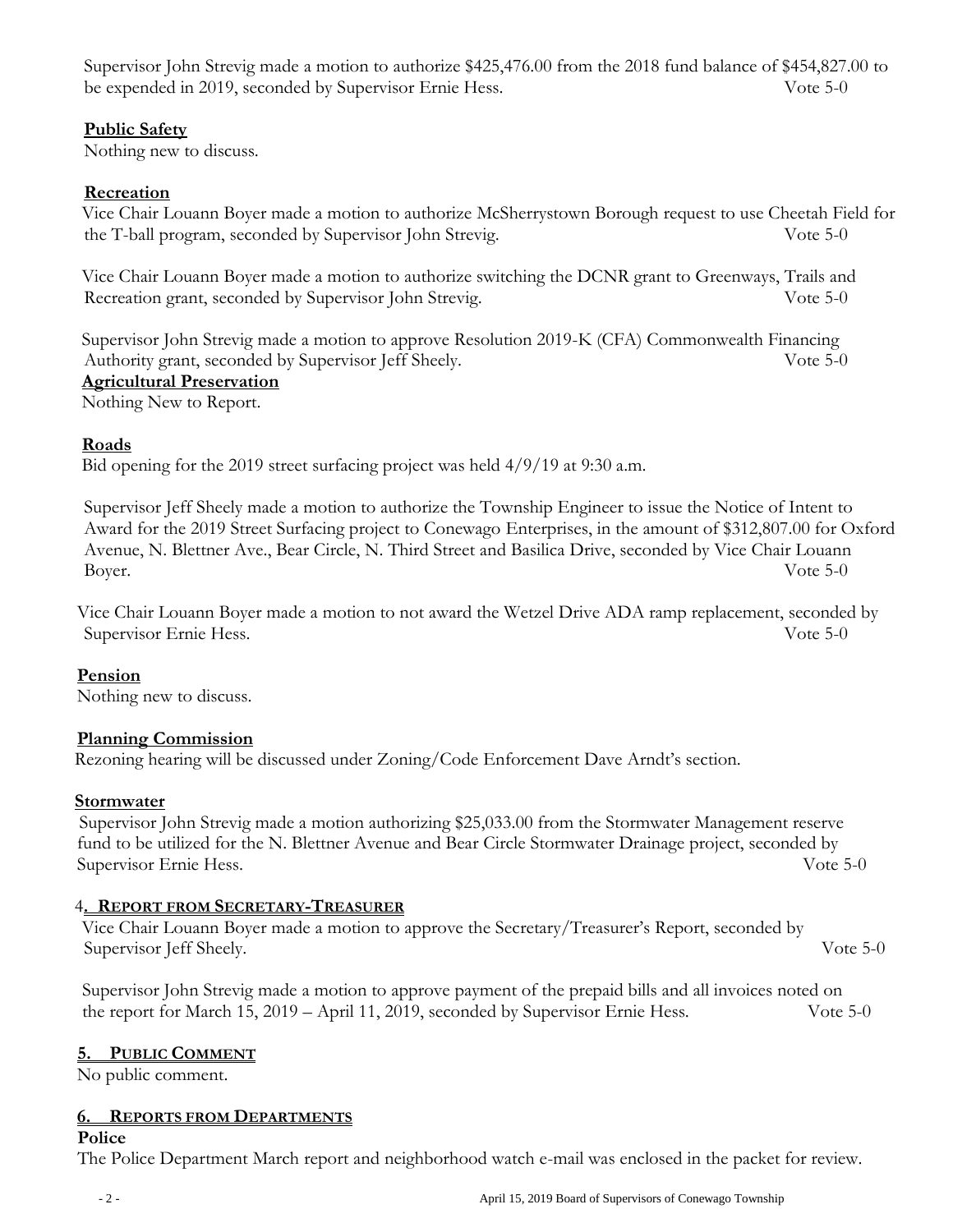The new Police vehicle was purchased and will be getting equipped soon.

## **Township Solicitor Shultis**

Solicitor Tim Shultis has nothing new to report.

#### **Township Manager**

Barbara Krebs, Township Manager reviewed her monthly staff report including the following: Street sweeping to start in Berwick and Oxford Township, shut off is Tuesday, April 16, 2019, training of temps continues and both Township and Municipal Authority audits are complete.

### **Township Engineer (Eric Mains, Gannett Fleming, Inc.)**

Eric Mains, Township Engineer gave a review of his Engineer's Report for March including working on the grants and land development review.

## **7. CODE ENFORCEMENT**

The activity summary from Zoning/Code Enforcement Officer, Dave Arndt, dated April 11, 2019 was enclosed in the packet for review.

A certificate of Recycling for the 1<sup>st</sup> Electronic Recycling event of 2019 was held on  $3/23/19$  total collected was 5,153 lbs. (2.58 tons).

#### **8. SUBDIVISION/LAND DEVELOPMENT**

The Subdivision and Land Development Status Report for April 5, 2019 was included for review.

Planning Commission meeting minutes dated April 4, 2019 was included for review.

## **Smith's Specialized Automotive of 1374 Carlisle Pike Annexation/Subdivision Plan:**

Supervisor John Strevig made a motion by the Board to approve the waiver request from Section 135-30.A of the Township Ordinance pertaining to the number of driveways per lot, recommended approval by the Planning Commission, seconded by Supervisor Ernie Hess. Vote 5-0

Vice Chair Louann Boyer made motion by the Board to approve Resolution 2019-J and Smith's Specialized Automotive of 1374 Carlisle Pike annexation/subdivision plan, recommended by the Planning Commission to approve the request, seconded by Supervisor John Strevig. Vote 5-0

#### **Blettner Avenue Industrial Building – Blettner Avenue Preliminary/Final Plan:**

Supervisor Ernie Hess made motion to approve the 90 day extension request new date for plan action August 4, 2019, recommended by the Planning Commission, seconded by Supervisor John Strevig. Vote 5-0

## **Centennial Circle – Centennial Road JA Myers Homes Preliminary Plan:**

Supervisor John Strevig made a motion to approve the extension request for plan action until July 31, 2019, recommended by the Planning Commission to approve the request, seconded by Supervisor Jeff Sheely.

Vote 5-0

#### **9. ZONING**

No Zoning Hearing Board meeting for May.

May 20, 2019 the re-zoning amendment hearing will be held at 6:30 p.m.